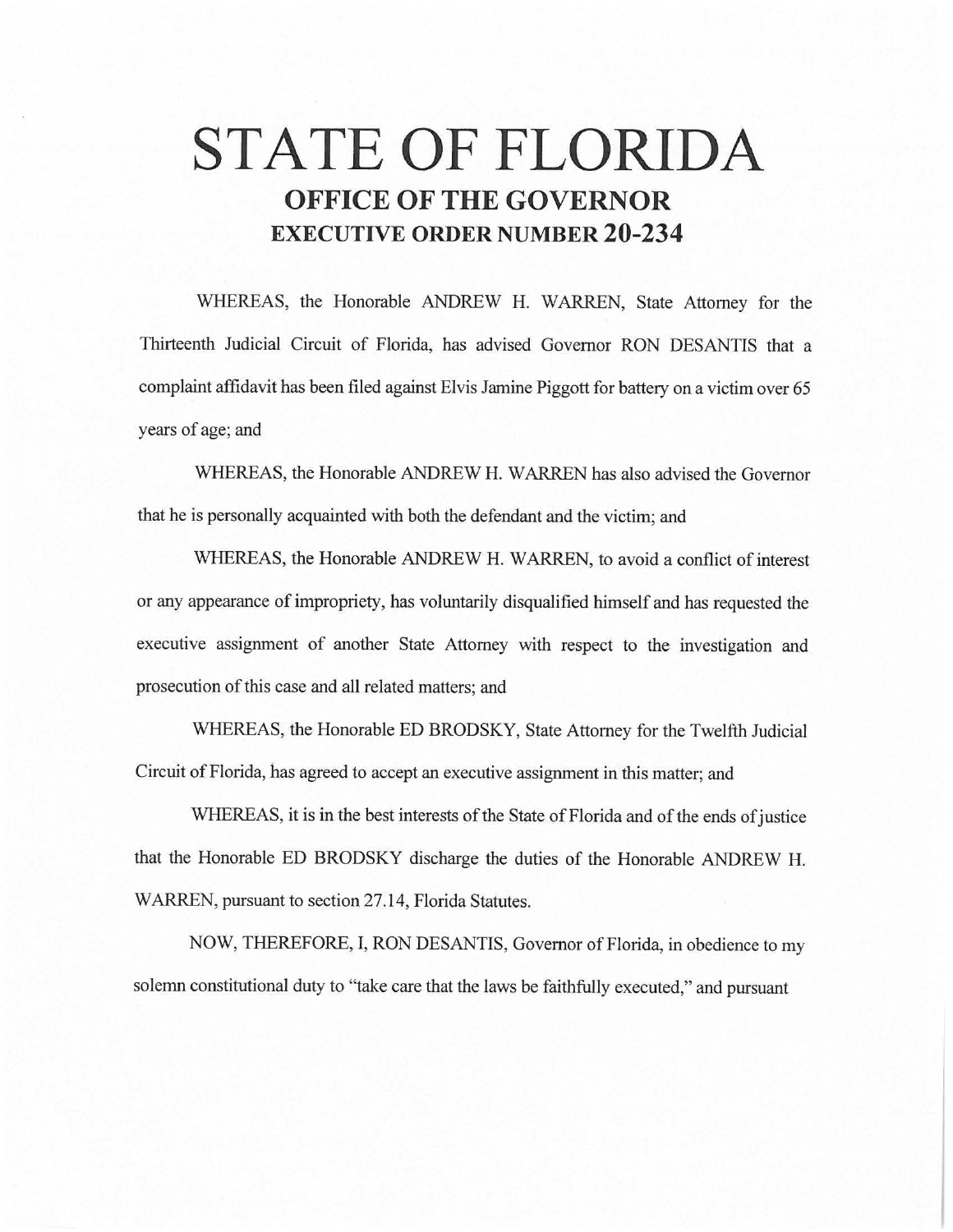to the Constitution and laws of the State of Florida, issue the following Executive Order, effective immediately:

## Section 1.

The Honorable ED BRODSKY, State Attorney for the Twelfth Judicial Circuit of Florida, referred to as the "Assigned State Attorney," is assigned to discharge the duties of the Honorable ANDREW H. WARREN, State Attorney for the Thirteenth Judicial Circuit of Florida, as they relate to the investigation, prosecution, and all matters related to Elvis Jamine Piggott.

#### Section 2.

The Assigned State Attorney or one or more Assistant State Attorneys and Investigators, who have been designated by the Assigned State Attorney, shall proceed immediately to the Thirteenth Judicial Circuit of Florida, and are vested with the authority to perform the duties prescribed herein.

### Section 3.

All residents of the Thirteenth Judicial Circuit are requested, and all public officials are directed, to cooperate and render whatever assistance is necessary to the Assigned State Attorney, so that justice may be served.

## Section 4.

The period of this Executive Assignment shall be for one (1) year, to and including September 22, 2021.